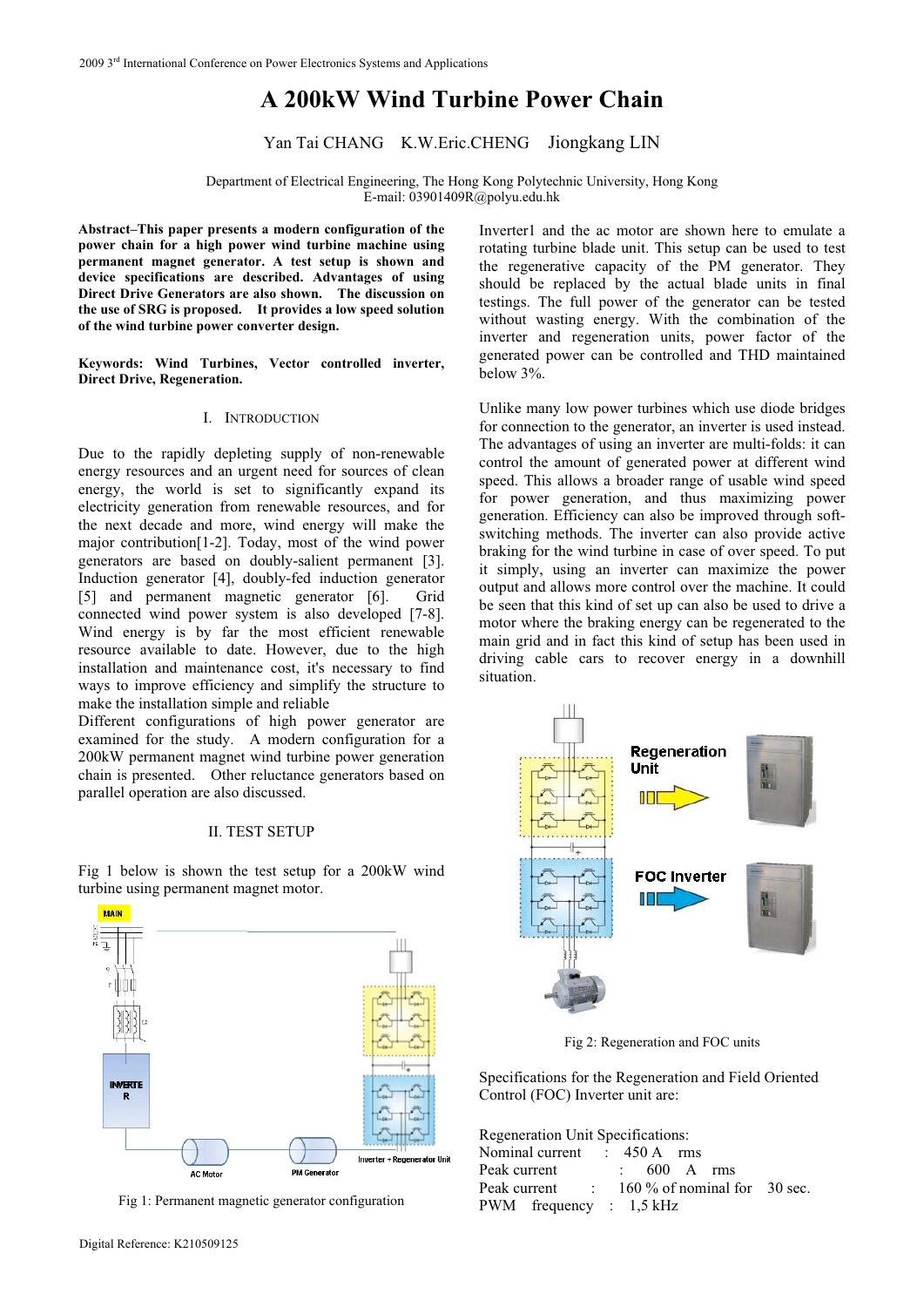2009 3<sup>rd</sup> International Conference on Power Electronics Systems and Applications

| Altitude $: < 3000$ ft>            |  |                                             |  |  |  |  |  |
|------------------------------------|--|---------------------------------------------|--|--|--|--|--|
| FOC Inverter Unit Specifications : |  |                                             |  |  |  |  |  |
|                                    |  | Control Mode : Closed Loop Flux Vector      |  |  |  |  |  |
| Nominal current : 450 A rms        |  |                                             |  |  |  |  |  |
| Peak current : 600 A rms           |  |                                             |  |  |  |  |  |
|                                    |  | Peak current : 160 % of nominal for 30 sec. |  |  |  |  |  |
| PWM frequency: 1.5 kHz             |  |                                             |  |  |  |  |  |
| Altitude $: < 3000$ ft>            |  |                                             |  |  |  |  |  |

A Field Oriented Closed Loop Vector controlled is selected to control the speed of the turbine. The inverter converts the generator energy into DC and the regeneration unit converts it into 3 phase AC feeding back to the main grid. The switching frequency is chosen to be 1.5kHz to reduce switching losses. Because the response of the system is not critical such low frequency has proven to be adequate.

## III. WIRING DIAGRAM

The wiring of the regenerator unit is shown in Fig 3. The legend of the system is also shown blow.



Fig 3: Regeneration Unit wiring

**FU1, FU2** Line fuses

**Z1** EMC filter group

L1 Line choke (if the line drop is more than  $3\%$ ).

**C1** Group of capacitors per Filter (500Hz/700Hz)

**K1** Main contactor. It is normally open and it is closed at the end of the soft-start

**K2** Secondary contactor. It is normally closed and can open only once the soft-start of the DC BUS

has been achieved. It can be controlled by the command outcoming from the RELAY RL1. K1. K2 is of contactor type AC-3.

**R1** Resistors group for the soft-start of the DC BUS.

**L2** Main choke.

For the regeneration unit, it's needed to precharge the DC BUS capacitor when starting. This is accomplished by the K2 contactor which connects the R1 resistor group to the DC bus. After precharging K2 is open and K1 is closed for normal operation. L2 is installed to suppress transients of the regenerated power.

Specifications for components: Main Contactor K1 Rated Power at 400V 50Hz : 200kW Rated Current : 400A

Secondary Contactor K2 Rated Power at 400V 50Hz : 11kW Rated Current : 25A Soft Start Resistor Group R1 Resistance:4ohms Energy : 3 X 7300J Power : 3 X 300W

Main Choke L2 Nominal Current : 370A Inductance : 0.189mH Saturation Peak Current : 1369.5A

Filter Capacitors C1(500Hz) Capacitance : 91μF

Filter Inductors L1 Nominal Current : 370A Inductance : 0.054mH Saturation Peak Current : 1680A

## IV. DIRECT DRIVE

Permanent magnet motors with gearbox have been widely used in wind turbine applications, mainly due to its wide spread availability. But it is soon found out that for high power application this is not an optimal solution because gearboxes pose a major reliability hazard to the equipment. They need constant maintenance due to the very high torque situation, and reduce efficiency of the turbine. The loss in electricity generation during downtime and cost of maintenance make people realize that an alternative solution has to be found. It is also realized that one cannot treat the wind turbine simply as blades connecting with coupling to a motor in a regeneration mode but as a system where different parts have to be integrated for improved reliability.

The solution to this is the direct drive generator/motor where the nominal speed is controlled down to around 100rpm by increasing pole count. This solution was not available previously because of technical difficulties in making such motors in very high power, not to mention the cost. But advances in motor manufacturing technologies and designs have made such motors a reality. Direct drive generators have many advantages. It is much more efficient than a motor and gearbox combination, produces less noise, and it makes the drive train simpler. Costs and size of the installation can be dramatically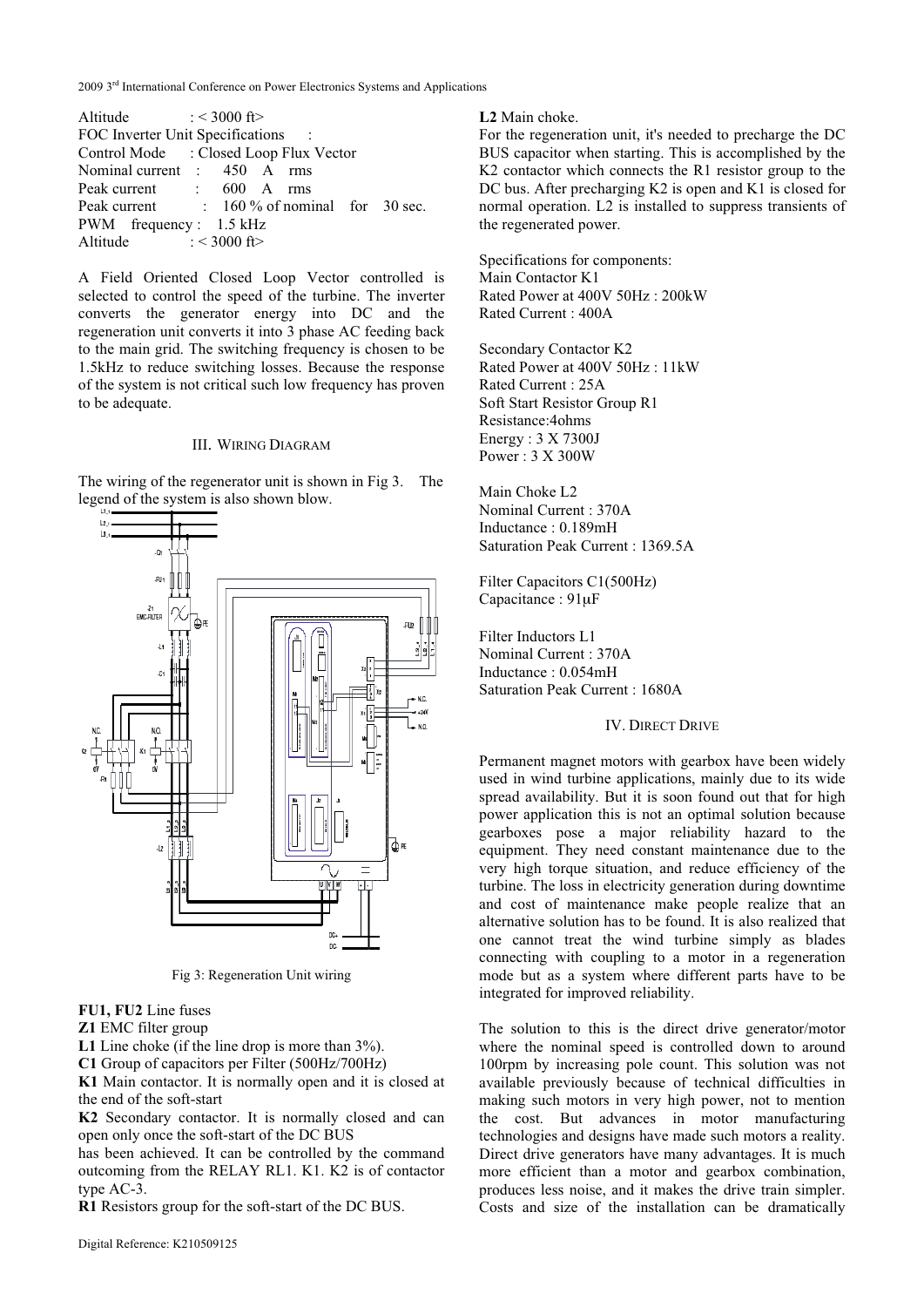2009 3<sup>rd</sup> International Conference on Power Electronics Systems and Applications

reduced. For that reason manufacturers of high power wind turbines are moving in such direction.

It is also changed the way the turbine is designed. Instead of putting parts from different suppliers together like toy bricks wind turbine manufacturers are now working with motor manufacturers to produce special motors where the rotor of the motor is actually the shaft of the blades. And in turn a new type of specialized machine is formed.

# IV. DIRECT DRIVE

# *1. Direct drive*

Permanent magnet generator with gearbox is to provide the improved performance of power density of the generator when it is required to work at low frequency. Because of the life time and the low frequency of the mechanical subsystem, the direct drive is preferred for many generators [9-10]. Recently there are many low speed generators available in the market. They are based on multi-pole approach that can therefore reduce the speed. The drawback is that the weight and size is considerable increased.

# *2. Parallel operation*

Alternatively, the generator can be connected in parallel. Each phase winding should be isolated form other so that the magnetic flux is not necessary to couple to other winding. This reduces the magnetic core design. One of the methods to use is the switched-reluctance generator (SRG). Each phase of the SRG can be connected to a DC link through the single phase inverter. Fig 4 shows the phase connection of each winding.



Fig 4: SRG driving circuit and the DC link

Fig 5 shows the system diagram of the parallel connection. It can be seen that the SRG converter is used to connect all the phase together. The DC link is used for the power bus. Other AC output can be connected to the DC link. The DC link may be connected with suitable battery to maintain the DC voltage. Suitable charger units can also be added between the DC link and the battery.

The transient of the wind power generation can be absorbed by the super-capacitor. A converter unit is used to capture the high frequency and transient t of the wind energy into the capacitor.



Fig 5: The overall system diagram.

# IV. SRG

For a direct drive system with more conversion energy, the permanent magnet generator is the commonly used one, but it required high torque to run and expense in the material and maintenance. The investigated SRG in this project, is a possible candidate for such applications with no starting torque require, that means the required energy to overcome the cogging torque in a PM generator can be used to produce power in an SRG. Furthermore, SRG has a simplified construction with the absence of permanent magnet and windings in the rotor which leads to lower cost. Its lower inertia and wide operational speed allow the system to respond to rapid variations, extremely suitable for the rapid variation of wind speed.

Although SRG is a reliable and effective machine with high power density, the ripples of voltage, current and torque are big problems for achieving high quality power energy. To solve these challenges, a well-designed power electronics inverter is required with appropriate algorithms to control the switch angle and achieve constant power/torque. Meanwhile, there is no well-established method to model an SRG and no previous experience on applying the SRG to low speed wind generation with high performance.

Fig 6 shows the connection of different winding of an SRG. The rotors of the wind turbine are connected to the large rotational turbine. Each time when the machine rotor passed through the air-gap, electric power is generated and that produces power to the DC link. Many phases can be made parallel and connected for such arrangement. As each phase is independent from others, hence the unit can be made at very low frequency.

### V. CONCLUSION

It is described in this paper the power train of a 200kW wind turbine. Details of the components involved are presented and the advantages of using direct drive over gearbox explained. It is for sure that further advancement will be made on wind turbine technologies, whether it's a new type of generator or enhancement on existing type. The final goal is to made wind energy more accessible to the mass market. The use of the parallel concept is designed. It allows all the winding phase can be individually controlled and parallel to the DC link. This provide an alternatively solution of the power generation